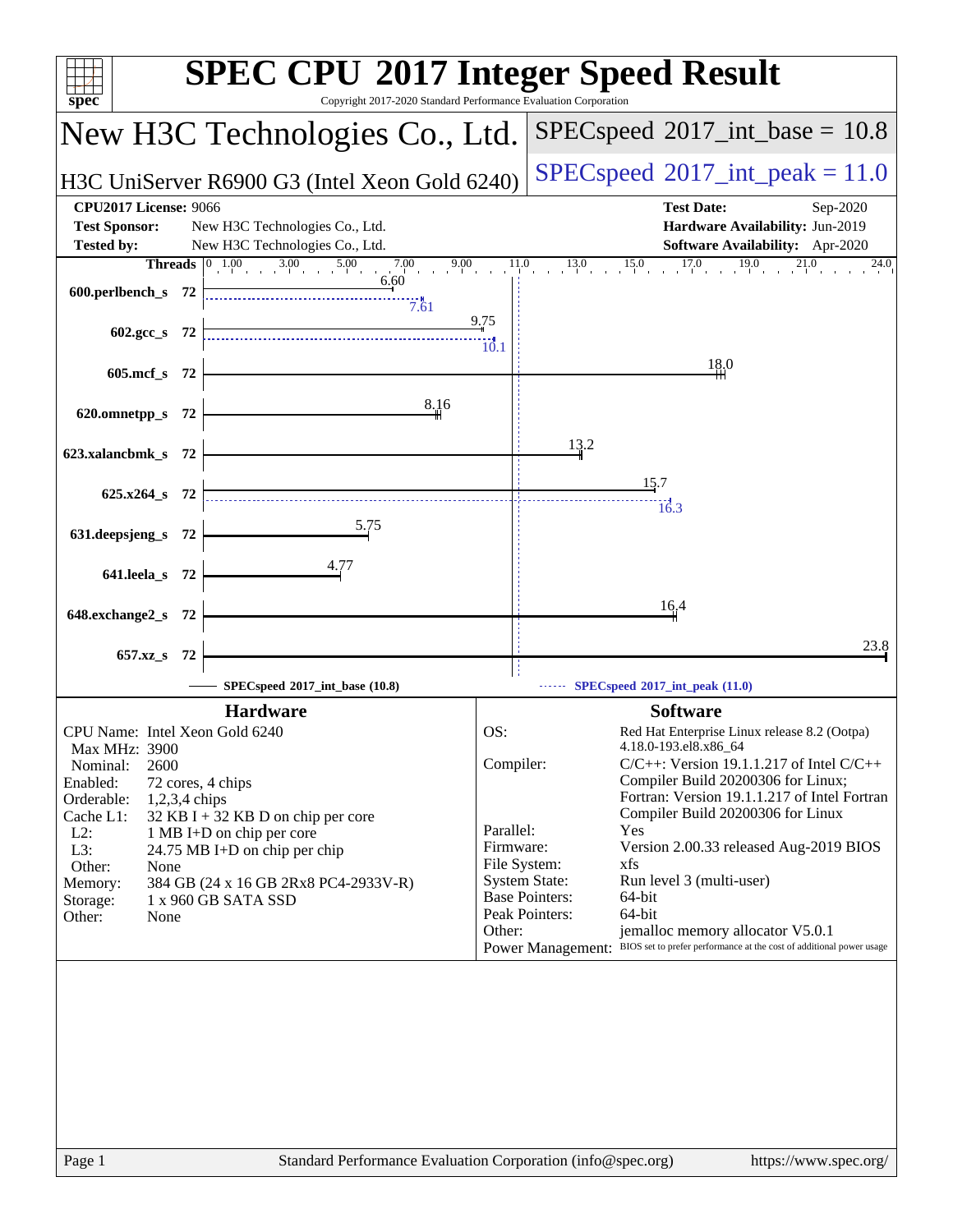

Copyright 2017-2020 Standard Performance Evaluation Corporation

## New H3C Technologies Co., Ltd.

H3C UniServer R6900 G3 (Intel Xeon Gold 6240) [SPECspeed](http://www.spec.org/auto/cpu2017/Docs/result-fields.html#SPECspeed2017intpeak)®2017\_int\_peak =  $11.0$ 

 $SPECspeed^{\circ}2017\_int\_base = 10.8$  $SPECspeed^{\circ}2017\_int\_base = 10.8$ 

**[Test Sponsor:](http://www.spec.org/auto/cpu2017/Docs/result-fields.html#TestSponsor)** New H3C Technologies Co., Ltd. **[Hardware Availability:](http://www.spec.org/auto/cpu2017/Docs/result-fields.html#HardwareAvailability)** Jun-2019 **[Tested by:](http://www.spec.org/auto/cpu2017/Docs/result-fields.html#Testedby)** New H3C Technologies Co., Ltd. **[Software Availability:](http://www.spec.org/auto/cpu2017/Docs/result-fields.html#SoftwareAvailability)** Apr-2020

**[CPU2017 License:](http://www.spec.org/auto/cpu2017/Docs/result-fields.html#CPU2017License)** 9066 **[Test Date:](http://www.spec.org/auto/cpu2017/Docs/result-fields.html#TestDate)** Sep-2020

## **[Results Table](http://www.spec.org/auto/cpu2017/Docs/result-fields.html#ResultsTable)**

|                                     | <b>Base</b>    |                |       |                |       |                |       | <b>Peak</b>    |                |              |                |              |                |              |
|-------------------------------------|----------------|----------------|-------|----------------|-------|----------------|-------|----------------|----------------|--------------|----------------|--------------|----------------|--------------|
| <b>Benchmark</b>                    | <b>Threads</b> | <b>Seconds</b> | Ratio | <b>Seconds</b> | Ratio | <b>Seconds</b> | Ratio | <b>Threads</b> | <b>Seconds</b> | <b>Ratio</b> | <b>Seconds</b> | <b>Ratio</b> | <b>Seconds</b> | <b>Ratio</b> |
| $600.$ perlbench $\mathsf{S}$       | 72             | 269            | 6.60  | 269            | 6.60  | 270            | 6.59  | 72             | 233            | 7.61         | 232            | 7.65         | 234            | 7.59         |
| $602.\text{gcc}\_\text{s}$          | 72             | 408            | 9.76  | 408            | 9.75  | 411            | 9.68  | 72             | 392            | 10.1         | 395            | 10.1         | 393            | <b>10.1</b>  |
| $605$ .mcf s                        | 72             | 260            | 18.1  | 264            | 17.9  | 262            | 18.0  | 72             | 260            | 18.1         | 264            | 17.9         | 262            | <b>18.0</b>  |
| 620.omnetpp_s                       | 72             | 197            | 8.27  | 201            | 8.10  | 200            | 8.16  | 72             | 197            | 8.27         | 201            | 8.10         | <b>200</b>     | 8.16         |
| 623.xalancbmk s                     | 72             | 108            | 13.2  | 108            | 13.2  | 108            | 13.1  | 72             | 108            | 13.2         | 108            | 13.2         | 108            | 13.1         |
| 625.x264 s                          | 72             | 112            | 15.7  | 112            | 15.7  | 112            | 15.7  | 72             | 108            | 16.3         | 108            | 16.3         | 109            | 16.2         |
| 631. deepsjeng_s                    | 72             | 249            | 5.75  | 250            | 5.74  | 249            | 5.75  | 72             | 249            | 5.75         | 250            | 5.74         | 249            | 5.75         |
| 641.leela s                         | 72             | 358            | 4.77  | 357            | 4.77  | 357            | 4.78  | 72             | 358            | 4.77         | 357            | 4.77         | 357            | 4.78         |
| 648.exchange2_s                     | 72             | 180            | 16.4  | 180            | 16.4  | 178            | 16.5  | 72             | 180            | 16.4         | 180            | 16.4         | 178            | 16.5         |
| $657.xz$ s                          | 72             | 260            | 23.7  | 260            | 23.8  | 260            | 23.8  | 72             | 260            | 23.7         | 260            | 23.8         | 260            | 23.8         |
| $SPECspeed*2017$ int base =<br>10.8 |                |                |       |                |       |                |       |                |                |              |                |              |                |              |

**[SPECspeed](http://www.spec.org/auto/cpu2017/Docs/result-fields.html#SPECspeed2017intpeak)[2017\\_int\\_peak =](http://www.spec.org/auto/cpu2017/Docs/result-fields.html#SPECspeed2017intpeak) 11.0**

Results appear in the [order in which they were run.](http://www.spec.org/auto/cpu2017/Docs/result-fields.html#RunOrder) Bold underlined text [indicates a median measurement](http://www.spec.org/auto/cpu2017/Docs/result-fields.html#Median).

## **[Compiler Notes](http://www.spec.org/auto/cpu2017/Docs/result-fields.html#CompilerNotes)**

The inconsistent Compiler version information under Compiler Version section is due to a discrepancy in Intel Compiler. The correct version of C/C++ compiler is: Version 19.1.1.217 Build 20200306 Compiler for Linux The correct version of Fortran compiler is: Version 19.1.1.217 Build 20200306 Compiler for Linux

## **[Operating System Notes](http://www.spec.org/auto/cpu2017/Docs/result-fields.html#OperatingSystemNotes)**

Stack size set to unlimited using "ulimit -s unlimited"

### **[Environment Variables Notes](http://www.spec.org/auto/cpu2017/Docs/result-fields.html#EnvironmentVariablesNotes)**

```
Environment variables set by runcpu before the start of the run:
KMP AFFINITY = "granularity=fine, scatter"
LD_LIBRARY_PATH = "/home/speccpu/lib/intel64:/home/speccpu/je5.0.1-64"
MALLOC_CONF = "retain:true"
OMP_STACKSIZE = "192M"
```
### **[General Notes](http://www.spec.org/auto/cpu2017/Docs/result-fields.html#GeneralNotes)**

 Binaries compiled on a system with 1x Intel Core i9-7980XE CPU + 64GB RAM memory using Redhat Enterprise Linux 8.0 NA: The test sponsor attests, as of date of publication, that CVE-2017-5754 (Meltdown) is mitigated in the system as tested and documented. Yes: The test sponsor attests, as of date of publication, that CVE-2017-5753 (Spectre variant 1) is mitigated in the system as tested and documented. Yes: The test sponsor attests, as of date of publication, that CVE-2017-5715 (Spectre variant 2)

| Page 2 | Standard Performance Evaluation Corporation (info@spec.org) | https://www.spec.org/ |
|--------|-------------------------------------------------------------|-----------------------|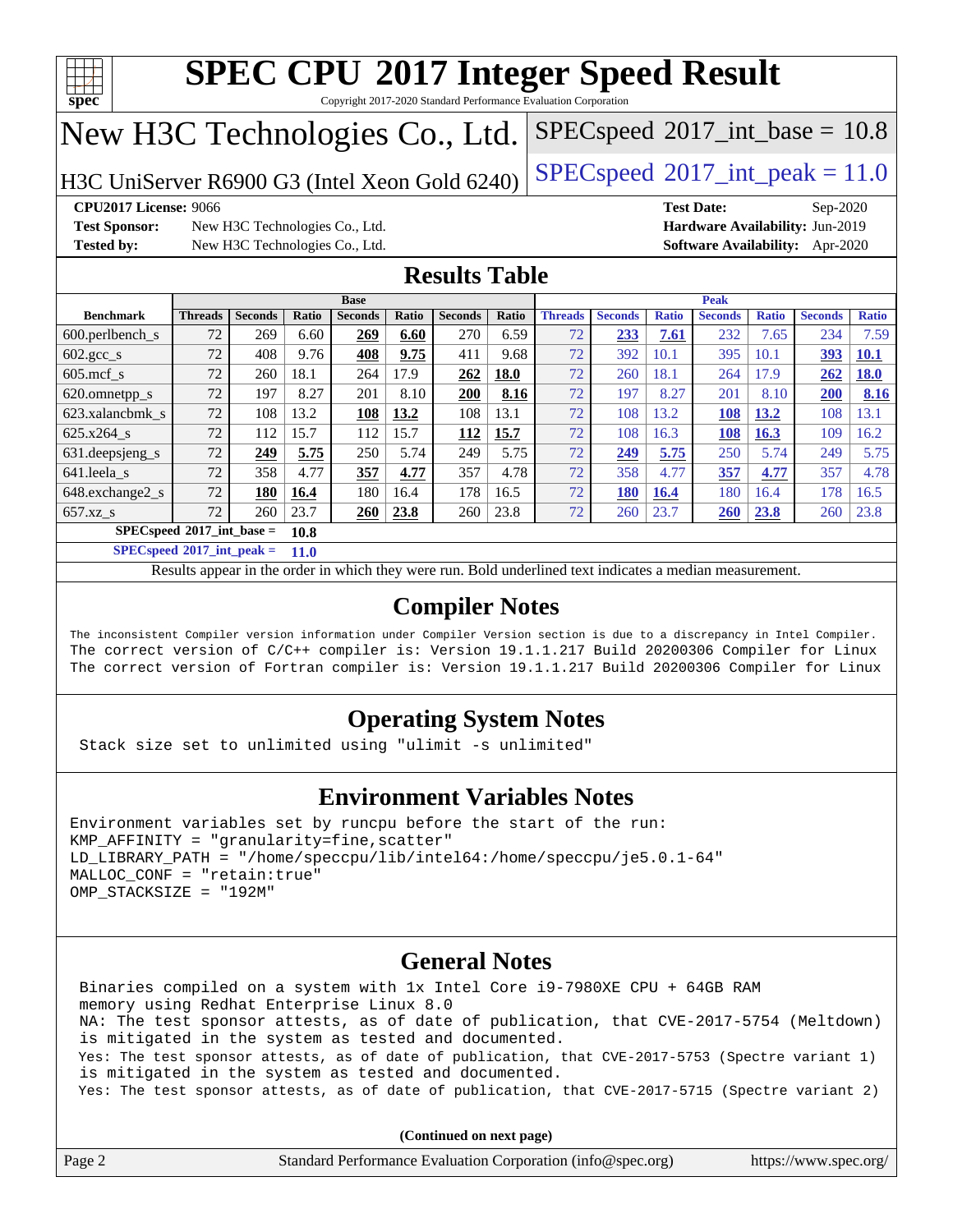

Copyright 2017-2020 Standard Performance Evaluation Corporation

## New H3C Technologies Co., Ltd.

H3C UniServer R6900 G3 (Intel Xeon Gold 6240) [SPECspeed](http://www.spec.org/auto/cpu2017/Docs/result-fields.html#SPECspeed2017intpeak)®2017\_int\_peak =  $11.0$ 

 $SPECspeed^{\circ}2017\_int\_base = 10.8$  $SPECspeed^{\circ}2017\_int\_base = 10.8$ 

**[Test Sponsor:](http://www.spec.org/auto/cpu2017/Docs/result-fields.html#TestSponsor)** New H3C Technologies Co., Ltd. **[Hardware Availability:](http://www.spec.org/auto/cpu2017/Docs/result-fields.html#HardwareAvailability)** Jun-2019 **[Tested by:](http://www.spec.org/auto/cpu2017/Docs/result-fields.html#Testedby)** New H3C Technologies Co., Ltd. **[Software Availability:](http://www.spec.org/auto/cpu2017/Docs/result-fields.html#SoftwareAvailability)** Apr-2020

**[CPU2017 License:](http://www.spec.org/auto/cpu2017/Docs/result-fields.html#CPU2017License)** 9066 **[Test Date:](http://www.spec.org/auto/cpu2017/Docs/result-fields.html#TestDate)** Sep-2020

### **[General Notes \(Continued\)](http://www.spec.org/auto/cpu2017/Docs/result-fields.html#GeneralNotes)**

 is mitigated in the system as tested and documented. Transparent Huge Pages enabled by default Prior to runcpu invocation Filesystem page cache synced and cleared with: sync; echo 3> /proc/sys/vm/drop\_caches jemalloc, a general purpose malloc implementation built with the RedHat Enterprise 7.5, and the system compiler gcc 4.8.5 sources available from jemalloc.net or <https://github.com/jemalloc/jemalloc/releases>

### **[Platform Notes](http://www.spec.org/auto/cpu2017/Docs/result-fields.html#PlatformNotes)**

Page 3 Standard Performance Evaluation Corporation [\(info@spec.org\)](mailto:info@spec.org) <https://www.spec.org/> BIOS Settings: Set Hyper Threading to Disabled Set Patrol Scrub to Disabled Set IMC Interleaving to 2-way Interleave Sysinfo program /home/speccpu/bin/sysinfo Rev: r6365 of 2019-08-21 295195f888a3d7edb1e6e46a485a0011 running on localhost.localdomain Wed Sep 23 14:19:51 2020 SUT (System Under Test) info as seen by some common utilities. For more information on this section, see <https://www.spec.org/cpu2017/Docs/config.html#sysinfo> From /proc/cpuinfo model name : Intel(R) Xeon(R) Gold 6240 CPU @ 2.60GHz 4 "physical id"s (chips) 72 "processors" cores, siblings (Caution: counting these is hw and system dependent. The following excerpts from /proc/cpuinfo might not be reliable. Use with caution.) cpu cores : 18 siblings : 18 physical 0: cores 0 1 2 3 4 8 9 10 11 16 17 18 19 20 24 25 26 27 physical 1: cores 0 1 2 3 4 8 9 10 11 16 17 18 19 20 24 25 26 27 physical 2: cores 0 1 2 3 4 8 9 10 11 16 17 18 19 20 24 25 26 27 physical 3: cores 0 1 2 3 4 8 9 10 11 16 17 18 19 20 24 25 26 27 From lscpu: Architecture: x86\_64 CPU op-mode(s): 32-bit, 64-bit Byte Order: Little Endian  $CPU(s):$  72 On-line CPU(s) list: 0-71 Thread(s) per core: 1 Core(s) per socket: 18 Socket(s): 4 **(Continued on next page)**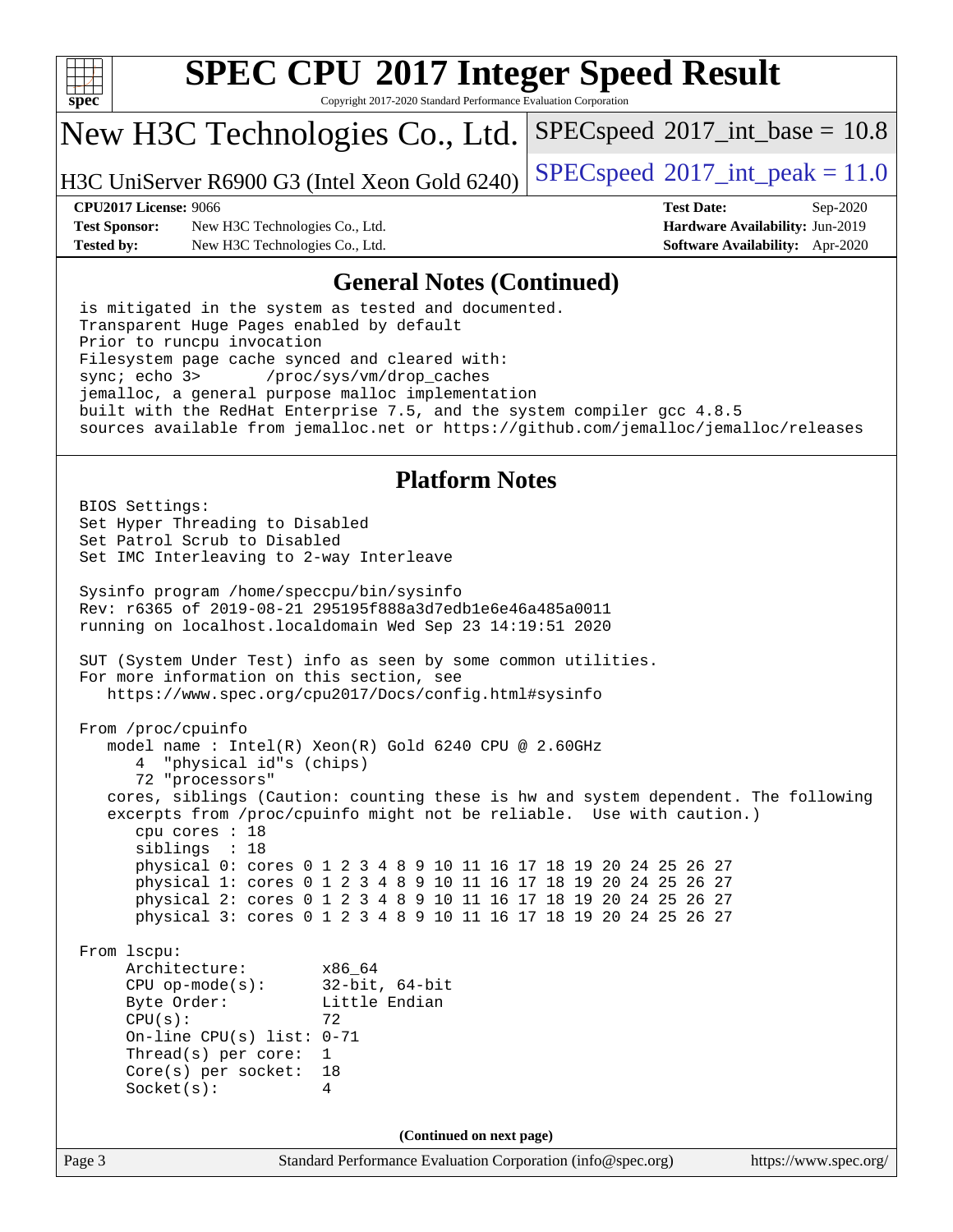

Copyright 2017-2020 Standard Performance Evaluation Corporation

## New H3C Technologies Co., Ltd.

H3C UniServer R6900 G3 (Intel Xeon Gold 6240) [SPECspeed](http://www.spec.org/auto/cpu2017/Docs/result-fields.html#SPECspeed2017intpeak)<sup>®</sup>[2017\\_int\\_peak = 1](http://www.spec.org/auto/cpu2017/Docs/result-fields.html#SPECspeed2017intpeak)1.0

 $SPECspeed^{\circ}2017\_int\_base = 10.8$  $SPECspeed^{\circ}2017\_int\_base = 10.8$ 

### **[CPU2017 License:](http://www.spec.org/auto/cpu2017/Docs/result-fields.html#CPU2017License)** 9066 **[Test Date:](http://www.spec.org/auto/cpu2017/Docs/result-fields.html#TestDate)** Sep-2020

**[Test Sponsor:](http://www.spec.org/auto/cpu2017/Docs/result-fields.html#TestSponsor)** New H3C Technologies Co., Ltd. **[Hardware Availability:](http://www.spec.org/auto/cpu2017/Docs/result-fields.html#HardwareAvailability)** Jun-2019 **[Tested by:](http://www.spec.org/auto/cpu2017/Docs/result-fields.html#Testedby)** New H3C Technologies Co., Ltd. **[Software Availability:](http://www.spec.org/auto/cpu2017/Docs/result-fields.html#SoftwareAvailability)** Apr-2020

### **[Platform Notes \(Continued\)](http://www.spec.org/auto/cpu2017/Docs/result-fields.html#PlatformNotes)**

| NUMA $node(s):$            | 4                                                                                   |
|----------------------------|-------------------------------------------------------------------------------------|
| Vendor ID:                 | GenuineIntel                                                                        |
| CPU family:                | 6                                                                                   |
| Model:                     | 85                                                                                  |
| Model name:                | $Intel(R)$ Xeon $(R)$ Gold 6240 CPU @ 2.60GHz                                       |
| Stepping:                  | 7                                                                                   |
| CPU MHz:                   | 1054.224                                                                            |
| $CPU$ max $MHz$ :          | 3900.0000                                                                           |
| CPU min MHz:               | 1000.0000                                                                           |
| BogoMIPS:                  | 5200.00                                                                             |
| Virtualization:            | $VT - x$                                                                            |
| $L1d$ cache:               | 32K                                                                                 |
| Lli cache:                 | 32K                                                                                 |
| $L2$ cache:                | 1024K                                                                               |
| L3 cache:                  | 25344K                                                                              |
| NUMA node0 $CPU(s): 0-17$  |                                                                                     |
| NUMA nodel CPU(s):         | $18 - 35$                                                                           |
| NUMA node2 $CPU(s):$ 36-53 |                                                                                     |
| NUMA $node3$ $CPU(s):$     | 54-71                                                                               |
| Flaqs:                     | fpu vme de pse tsc msr pae mce cx8 apic sep mtrr pge mca cmov                       |
|                            | pat pse36 clflush dts acpi mmx fxsr sse sse2 ss ht tm pbe syscall nx pdpe1qb rdtscp |
|                            | Im constant tsc art arch perfmon pebs bts rep good nopl xtopology nonstop tsc cpuid |
|                            | aperfmperf pni pclmulgdg dtes64 monitor ds_cpl vmx smx est tm2 ssse3 sdbg fma cx16  |
|                            | xtpr pdcm pcid dca sse4_1 sse4_2 x2apic movbe popcnt tsc_deadline_timer aes xsave   |
|                            | avx f16c rdrand lahf lm abm 3dnowprefetch cpuid fault epb cat 13 cdp 13             |
|                            | invpcid_single intel_ppin ssbd mba ibrs ibpb stibp ibrs_enhanced tpr_shadow vnmi    |
|                            |                                                                                     |

 flexpriority ept vpid fsgsbase tsc\_adjust bmi1 hle avx2 smep bmi2 erms invpcid rtm cqm mpx rdt\_a avx512f avx512dq rdseed adx smap clflushopt clwb intel\_pt avx512cd avx512bw avx512vl xsaveopt xsavec xgetbv1 xsaves cqm\_llc cqm\_occup\_llc cqm\_mbm\_total cqm\_mbm\_local dtherm ida arat pln pts hwp hwp\_act\_window hwp\_epp hwp\_pkg\_req pku ospke avx512\_vnni md\_clear flush\_l1d arch\_capabilities

```
 /proc/cpuinfo cache data
   cache size : 25344 KB
```
 From numactl --hardware WARNING: a numactl 'node' might or might not correspond to a physical chip. available: 4 nodes (0-3) node 0 cpus: 0 1 2 3 4 5 6 7 8 9 10 11 12 13 14 15 16 17 node 0 size: 95070 MB node 0 free: 93911 MB node 1 cpus: 18 19 20 21 22 23 24 25 26 27 28 29 30 31 32 33 34 35 node 1 size: 96736 MB node 1 free: 96241 MB node 2 cpus: 36 37 38 39 40 41 42 43 44 45 46 47 48 49 50 51 52 53 node 2 size: 96763 MB node 2 free: 96459 MB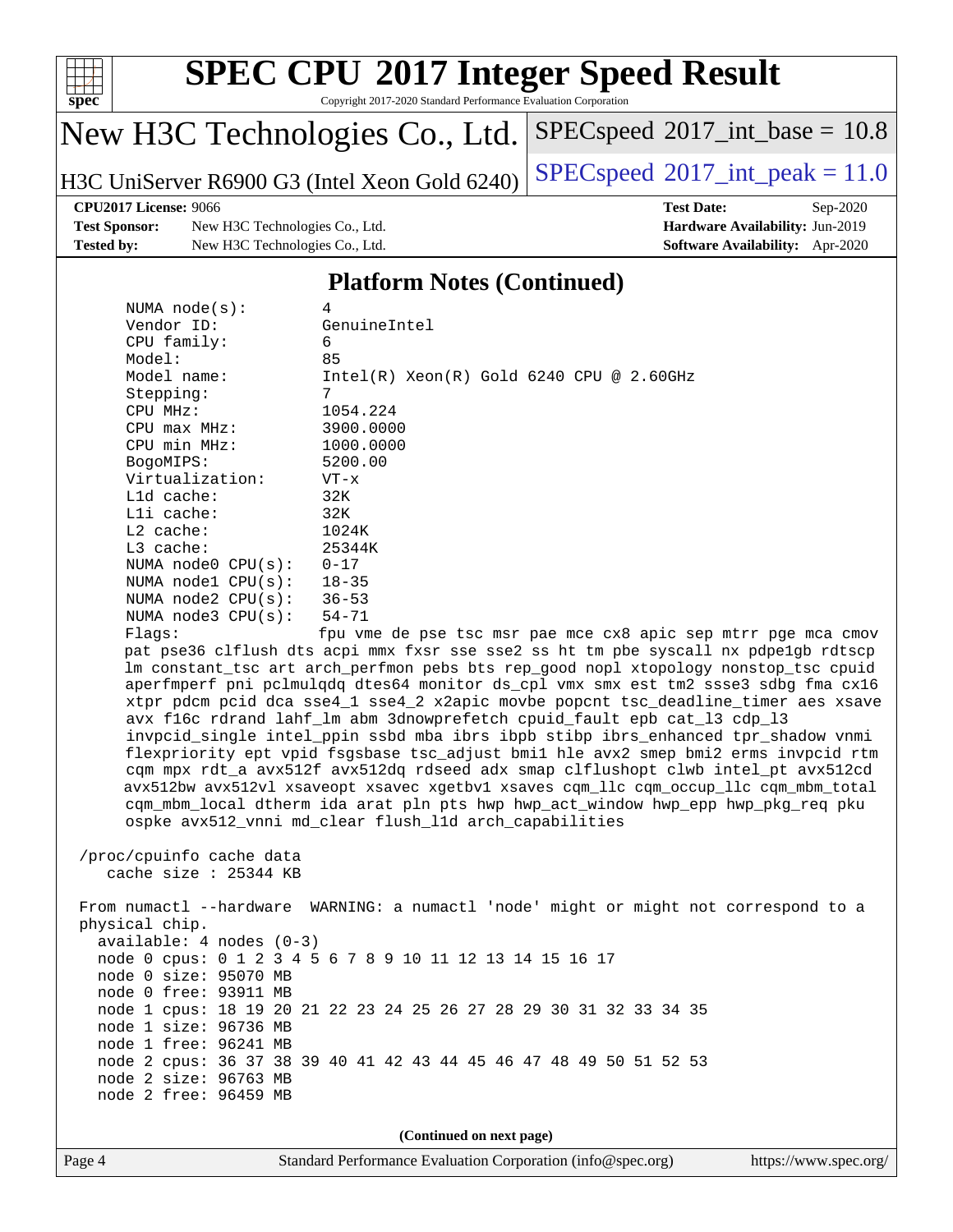| <b>SPEC CPU®2017 Integer Speed Result</b><br>Copyright 2017-2020 Standard Performance Evaluation Corporation<br>$spec^*$                                                                                                                                                                                                                                                                                                                                                                                                                                                                                                                                                                                                                                                                                                                                                                                                                                                                                                                                                                                                                                                                                                                                                                                 |                                                                                                                          |  |  |  |  |  |
|----------------------------------------------------------------------------------------------------------------------------------------------------------------------------------------------------------------------------------------------------------------------------------------------------------------------------------------------------------------------------------------------------------------------------------------------------------------------------------------------------------------------------------------------------------------------------------------------------------------------------------------------------------------------------------------------------------------------------------------------------------------------------------------------------------------------------------------------------------------------------------------------------------------------------------------------------------------------------------------------------------------------------------------------------------------------------------------------------------------------------------------------------------------------------------------------------------------------------------------------------------------------------------------------------------|--------------------------------------------------------------------------------------------------------------------------|--|--|--|--|--|
| New H3C Technologies Co., Ltd.                                                                                                                                                                                                                                                                                                                                                                                                                                                                                                                                                                                                                                                                                                                                                                                                                                                                                                                                                                                                                                                                                                                                                                                                                                                                           | $SPEC speed$ <sup>®</sup> 2017_int_base = 10.8                                                                           |  |  |  |  |  |
| H3C UniServer R6900 G3 (Intel Xeon Gold 6240)                                                                                                                                                                                                                                                                                                                                                                                                                                                                                                                                                                                                                                                                                                                                                                                                                                                                                                                                                                                                                                                                                                                                                                                                                                                            | $SPEC speed^{\circ}2017\_int\_peak = 11.0$                                                                               |  |  |  |  |  |
| <b>CPU2017 License: 9066</b>                                                                                                                                                                                                                                                                                                                                                                                                                                                                                                                                                                                                                                                                                                                                                                                                                                                                                                                                                                                                                                                                                                                                                                                                                                                                             | <b>Test Date:</b><br>Sep-2020                                                                                            |  |  |  |  |  |
| <b>Test Sponsor:</b><br>New H3C Technologies Co., Ltd.<br><b>Tested by:</b><br>New H3C Technologies Co., Ltd.                                                                                                                                                                                                                                                                                                                                                                                                                                                                                                                                                                                                                                                                                                                                                                                                                                                                                                                                                                                                                                                                                                                                                                                            | Hardware Availability: Jun-2019<br>Software Availability: Apr-2020                                                       |  |  |  |  |  |
|                                                                                                                                                                                                                                                                                                                                                                                                                                                                                                                                                                                                                                                                                                                                                                                                                                                                                                                                                                                                                                                                                                                                                                                                                                                                                                          |                                                                                                                          |  |  |  |  |  |
| <b>Platform Notes (Continued)</b><br>node 3 cpus: 54 55 56 57 58 59 60 61 62 63 64 65 66 67 68 69 70 71                                                                                                                                                                                                                                                                                                                                                                                                                                                                                                                                                                                                                                                                                                                                                                                                                                                                                                                                                                                                                                                                                                                                                                                                  |                                                                                                                          |  |  |  |  |  |
| node 3 free: 96583 MB<br>node distances:<br>node<br>$\mathbf 0$<br>$\mathbf{1}$<br>2<br>3<br>21<br>0:<br>10<br>21<br>21<br>1:<br>21<br>10<br>21<br>21<br>2:<br>21<br>21<br>10<br>21<br>3:<br>21<br>21<br>21<br>10<br>From /proc/meminfo<br>MemTotal:<br>394581764 kB<br>HugePages_Total:<br>0<br>Hugepagesize:<br>2048 kB<br>From /etc/*release* /etc/*version*<br>os-release:<br>NAME="Red Hat Enterprise Linux"<br>VERSION="8.2 (Ootpa)"<br>ID="rhel"<br>ID_LIKE="fedora"<br>VERSION_ID="8.2"<br>PLATFORM_ID="platform:el8"<br>PRETTY_NAME="Red Hat Enterprise Linux 8.2 (Ootpa)"<br>ANSI_COLOR="0;31"<br>redhat-release: Red Hat Enterprise Linux release 8.2 (Ootpa)<br>system-release: Red Hat Enterprise Linux release 8.2 (Ootpa)<br>system-release-cpe: cpe:/o:redhat:enterprise_linux:8.2:ga<br>uname $-a$ :<br>Linux localhost.localdomain 4.18.0-193.el8.x86_64 #1 SMP Fri Mar 27 14:35:58 UTC 2020<br>x86_64 x86_64 x86_64 GNU/Linux<br>Kernel self-reported vulnerability status:<br>itlb_multihit:<br>KVM: Mitigation: Split huge pages<br>Not affected<br>CVE-2018-3620 (L1 Terminal Fault):<br>Microarchitectural Data Sampling:<br>Not affected<br>CVE-2017-5754 (Meltdown):<br>Not affected<br>CVE-2018-3639 (Speculative Store Bypass): Mitigation: Speculative Store Bypass disabled |                                                                                                                          |  |  |  |  |  |
|                                                                                                                                                                                                                                                                                                                                                                                                                                                                                                                                                                                                                                                                                                                                                                                                                                                                                                                                                                                                                                                                                                                                                                                                                                                                                                          | via prctl and seccomp                                                                                                    |  |  |  |  |  |
| CVE-2017-5753 (Spectre variant 1):<br>$CVE-2017-5715$ (Spectre variant 2):                                                                                                                                                                                                                                                                                                                                                                                                                                                                                                                                                                                                                                                                                                                                                                                                                                                                                                                                                                                                                                                                                                                                                                                                                               | Mitigation: usercopy/swapgs barriers and __user<br>pointer sanitization<br>Mitigation: Enhanced IBRS, IBPB: conditional, |  |  |  |  |  |
| RSB filling<br>tsx_async_abort:                                                                                                                                                                                                                                                                                                                                                                                                                                                                                                                                                                                                                                                                                                                                                                                                                                                                                                                                                                                                                                                                                                                                                                                                                                                                          | Mitigation: Clear CPU buffers; SMT disabled                                                                              |  |  |  |  |  |
| (Continued on next page)                                                                                                                                                                                                                                                                                                                                                                                                                                                                                                                                                                                                                                                                                                                                                                                                                                                                                                                                                                                                                                                                                                                                                                                                                                                                                 |                                                                                                                          |  |  |  |  |  |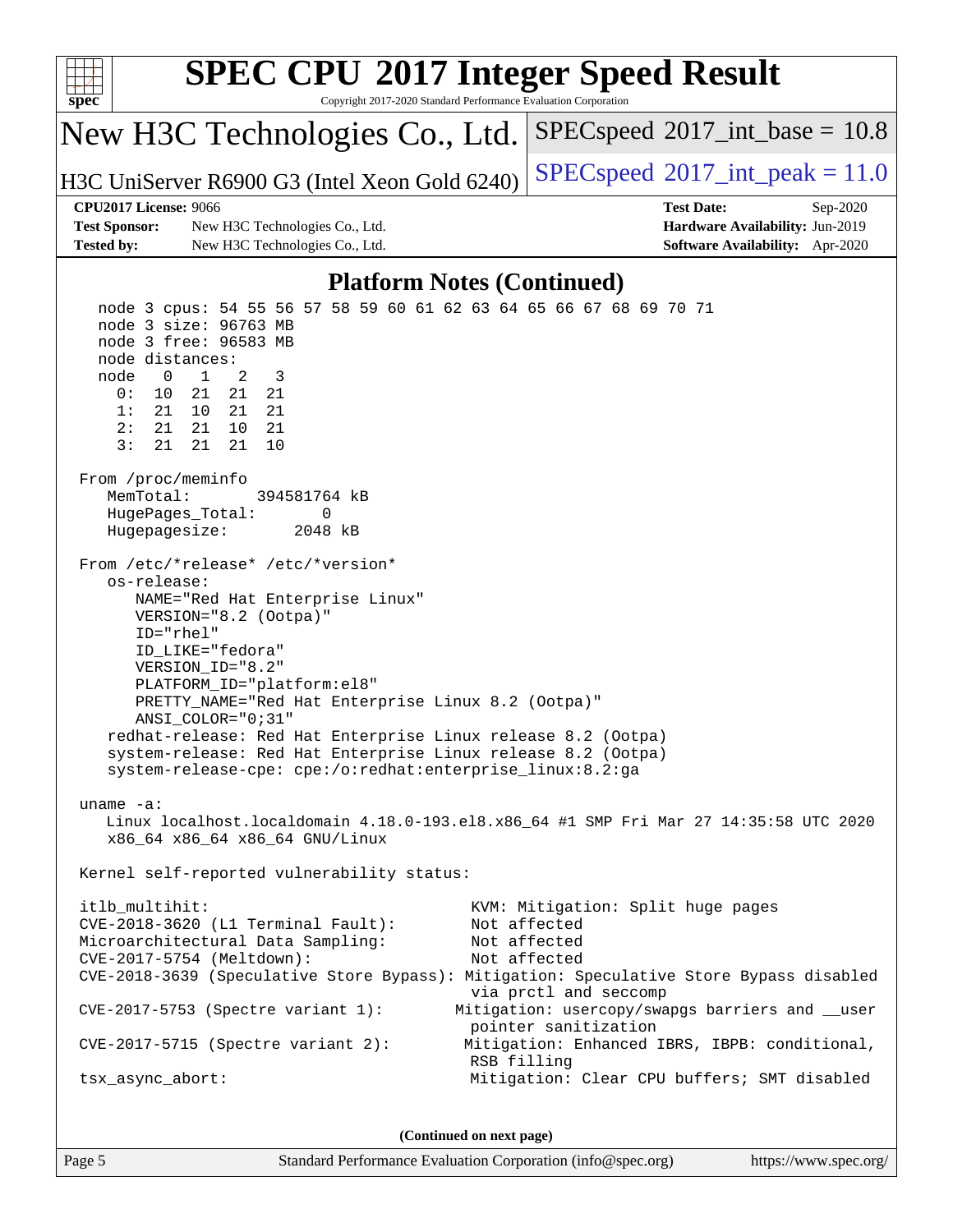| <b>SPEC CPU®2017 Integer Speed Result</b><br>Copyright 2017-2020 Standard Performance Evaluation Corporation<br>$spec^*$                                                                                                                                                                                                                                                                                     |                                                                                                     |  |  |  |  |
|--------------------------------------------------------------------------------------------------------------------------------------------------------------------------------------------------------------------------------------------------------------------------------------------------------------------------------------------------------------------------------------------------------------|-----------------------------------------------------------------------------------------------------|--|--|--|--|
| New H3C Technologies Co., Ltd.                                                                                                                                                                                                                                                                                                                                                                               | $SPEC speed^{\circ}2017\_int\_base = 10.8$                                                          |  |  |  |  |
| H3C UniServer R6900 G3 (Intel Xeon Gold 6240)                                                                                                                                                                                                                                                                                                                                                                | $SPEC speed^{\circ}2017\_int\_peak = 11.0$                                                          |  |  |  |  |
| <b>CPU2017 License: 9066</b><br><b>Test Sponsor:</b><br>New H3C Technologies Co., Ltd.<br><b>Tested by:</b><br>New H3C Technologies Co., Ltd.                                                                                                                                                                                                                                                                | <b>Test Date:</b><br>Sep-2020<br>Hardware Availability: Jun-2019<br>Software Availability: Apr-2020 |  |  |  |  |
| <b>Platform Notes (Continued)</b>                                                                                                                                                                                                                                                                                                                                                                            |                                                                                                     |  |  |  |  |
| run-level 3 Sep 23 14:17                                                                                                                                                                                                                                                                                                                                                                                     |                                                                                                     |  |  |  |  |
| SPEC is set to: /home/speccpu<br>Filesystem<br>Size Used Avail Use% Mounted on<br>Type<br>839G 107G 733G 13% / home<br>/dev/mapper/rhel-home xfs                                                                                                                                                                                                                                                             |                                                                                                     |  |  |  |  |
| From /sys/devices/virtual/dmi/id<br>BIOS:<br>American Megatrends Inc. 2.00.33 08/22/2019<br>Vendor: New H3C Technologies Co., Ltd.<br>Product: H3C UniServer R6900 G3<br>Product Family: Rack<br>Serial: 210235A3T0H204000004                                                                                                                                                                                |                                                                                                     |  |  |  |  |
| Additional information from dmidecode follows. WARNING: Use caution when you interpret<br>this section. The 'dmidecode' program reads system data which is "intended to allow<br>hardware to be accurately determined", but the intent may not be met, as there are<br>frequent changes to hardware, firmware, and the "DMTF SMBIOS" standard.<br>Memory:<br>24x Micron 18ASF2G72PDZ-2G9E1 16 GB 2 rank 2933 |                                                                                                     |  |  |  |  |
| 24x NO DIMM NO DIMM<br>(End of data from sysinfo program)                                                                                                                                                                                                                                                                                                                                                    |                                                                                                     |  |  |  |  |
| <b>Compiler Version Notes</b>                                                                                                                                                                                                                                                                                                                                                                                |                                                                                                     |  |  |  |  |
| $\mathsf{C}$<br>600.perlbench_s(base) 602.gcc_s(base, peak) 605.mcf_s(base, peak)<br>$625.x264_s(base, peak) 657.xz_s(base, peak)$                                                                                                                                                                                                                                                                           |                                                                                                     |  |  |  |  |
| Intel(R) C Compiler for applications running on Intel(R) 64, Version 2021.1<br>NextGen Build 20200304<br>Copyright (C) 1985-2020 Intel Corporation. All rights reserved.                                                                                                                                                                                                                                     |                                                                                                     |  |  |  |  |
|                                                                                                                                                                                                                                                                                                                                                                                                              |                                                                                                     |  |  |  |  |
| 600.perlbench_s(peak)<br>C                                                                                                                                                                                                                                                                                                                                                                                   |                                                                                                     |  |  |  |  |
| Intel(R) C Intel(R) 64 Compiler for applications running on Intel(R) 64,<br>Version 19.1.1.217 Build 20200306<br>Copyright (C) 1985-2020 Intel Corporation. All rights reserved.                                                                                                                                                                                                                             |                                                                                                     |  |  |  |  |
| 600.perlbench_s(base) 602.gcc_s(base, peak) 605.mcf_s(base, peak)<br>C<br>625.x264_s(base, peak) 657.xz_s(base, peak)                                                                                                                                                                                                                                                                                        |                                                                                                     |  |  |  |  |
| (Continued on next page)                                                                                                                                                                                                                                                                                                                                                                                     |                                                                                                     |  |  |  |  |
| Page 6<br>Standard Performance Evaluation Corporation (info@spec.org)                                                                                                                                                                                                                                                                                                                                        | https://www.spec.org/                                                                               |  |  |  |  |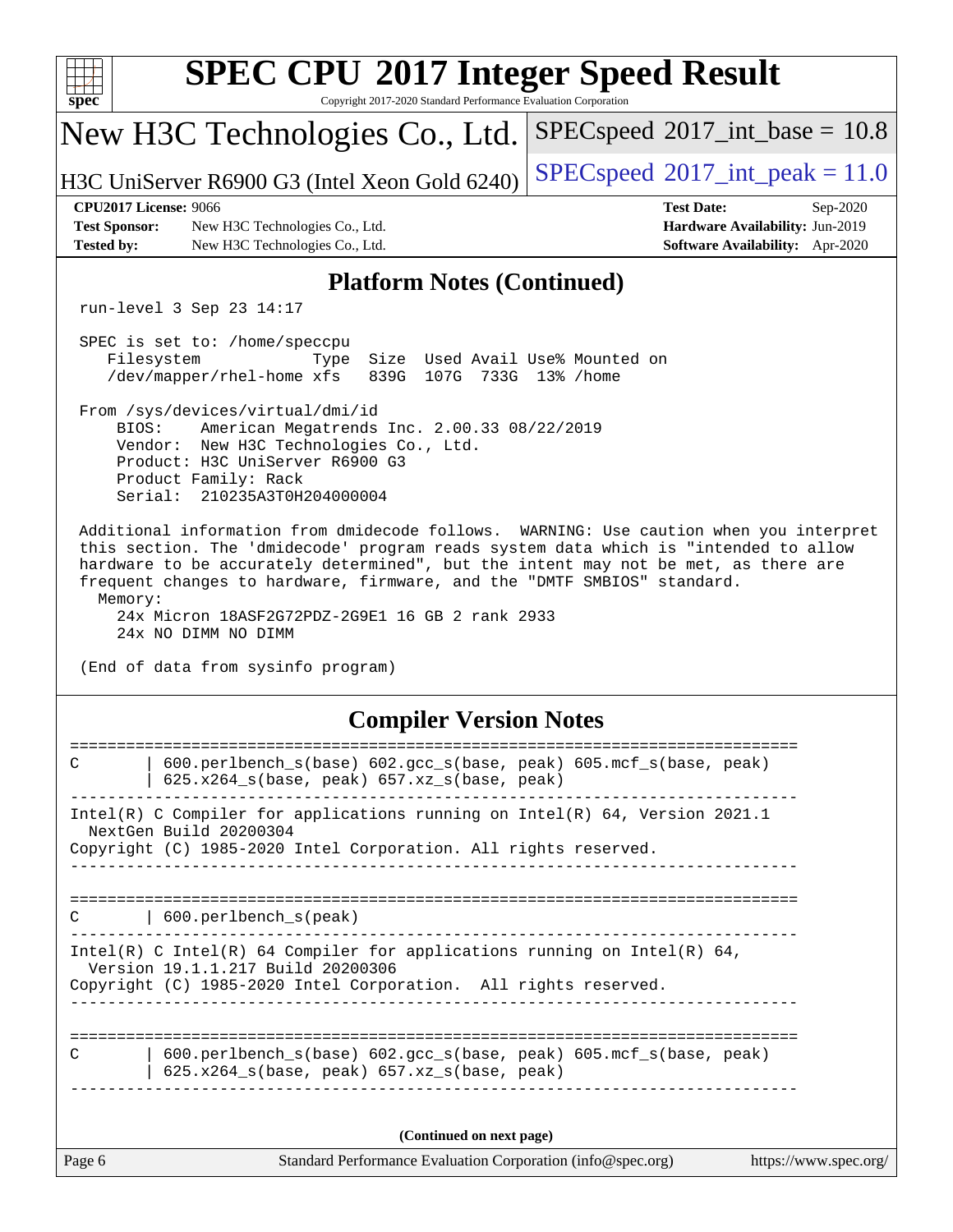|                                                                           | New H3C Technologies Co., Ltd.                                                                                                                                                           | $SPEC speed$ <sup>®</sup> 2017_int_base = 10.8                                                      |
|---------------------------------------------------------------------------|------------------------------------------------------------------------------------------------------------------------------------------------------------------------------------------|-----------------------------------------------------------------------------------------------------|
|                                                                           | H3C UniServer R6900 G3 (Intel Xeon Gold 6240)                                                                                                                                            | $SPEC speed^{\circ}2017\_int\_peak = 11.0$                                                          |
| <b>CPU2017 License: 9066</b><br><b>Test Sponsor:</b><br><b>Tested by:</b> | New H3C Technologies Co., Ltd.<br>New H3C Technologies Co., Ltd.                                                                                                                         | <b>Test Date:</b><br>Sep-2020<br>Hardware Availability: Jun-2019<br>Software Availability: Apr-2020 |
|                                                                           | <b>Compiler Version Notes (Continued)</b>                                                                                                                                                |                                                                                                     |
|                                                                           | Intel(R) C Compiler for applications running on Intel(R) 64, Version 2021.1<br>NextGen Build 20200304<br>Copyright (C) 1985-2020 Intel Corporation. All rights reserved.                 |                                                                                                     |
| C                                                                         | 600.perlbench_s(peak)                                                                                                                                                                    |                                                                                                     |
|                                                                           | $Intel(R)$ C Intel(R) 64 Compiler for applications running on Intel(R) 64,<br>Version 19.1.1.217 Build 20200306<br>Copyright (C) 1985-2020 Intel Corporation. All rights reserved.       |                                                                                                     |
| $C++$                                                                     | 620.omnetpp_s(base, peak) 623.xalancbmk_s(base, peak)<br>631.deepsjeng_s(base, peak) 641.leela_s(base, peak)                                                                             |                                                                                                     |
|                                                                           | Intel(R) C++ Compiler for applications running on Intel(R) 64, Version 2021.1<br>NextGen Build 20200304<br>Copyright (C) 1985-2020 Intel Corporation. All rights reserved.               |                                                                                                     |
|                                                                           | Fortran   648. exchange2_s(base, peak)                                                                                                                                                   |                                                                                                     |
|                                                                           | $Intel(R)$ Fortran Intel(R) 64 Compiler for applications running on Intel(R)<br>64, Version 19.1.1.217 Build 20200306<br>Copyright (C) 1985-2020 Intel Corporation. All rights reserved. |                                                                                                     |

## **[Base Compiler Invocation](http://www.spec.org/auto/cpu2017/Docs/result-fields.html#BaseCompilerInvocation)**

| C benchmarks: |
|---------------|
| icc           |

[C++ benchmarks:](http://www.spec.org/auto/cpu2017/Docs/result-fields.html#CXXbenchmarks) [icpc](http://www.spec.org/cpu2017/results/res2020q4/cpu2017-20200927-24039.flags.html#user_CXXbase_intel_icpc_c510b6838c7f56d33e37e94d029a35b4a7bccf4766a728ee175e80a419847e808290a9b78be685c44ab727ea267ec2f070ec5dc83b407c0218cded6866a35d07)

[Fortran benchmarks](http://www.spec.org/auto/cpu2017/Docs/result-fields.html#Fortranbenchmarks): [ifort](http://www.spec.org/cpu2017/results/res2020q4/cpu2017-20200927-24039.flags.html#user_FCbase_intel_ifort_8111460550e3ca792625aed983ce982f94888b8b503583aa7ba2b8303487b4d8a21a13e7191a45c5fd58ff318f48f9492884d4413fa793fd88dd292cad7027ca)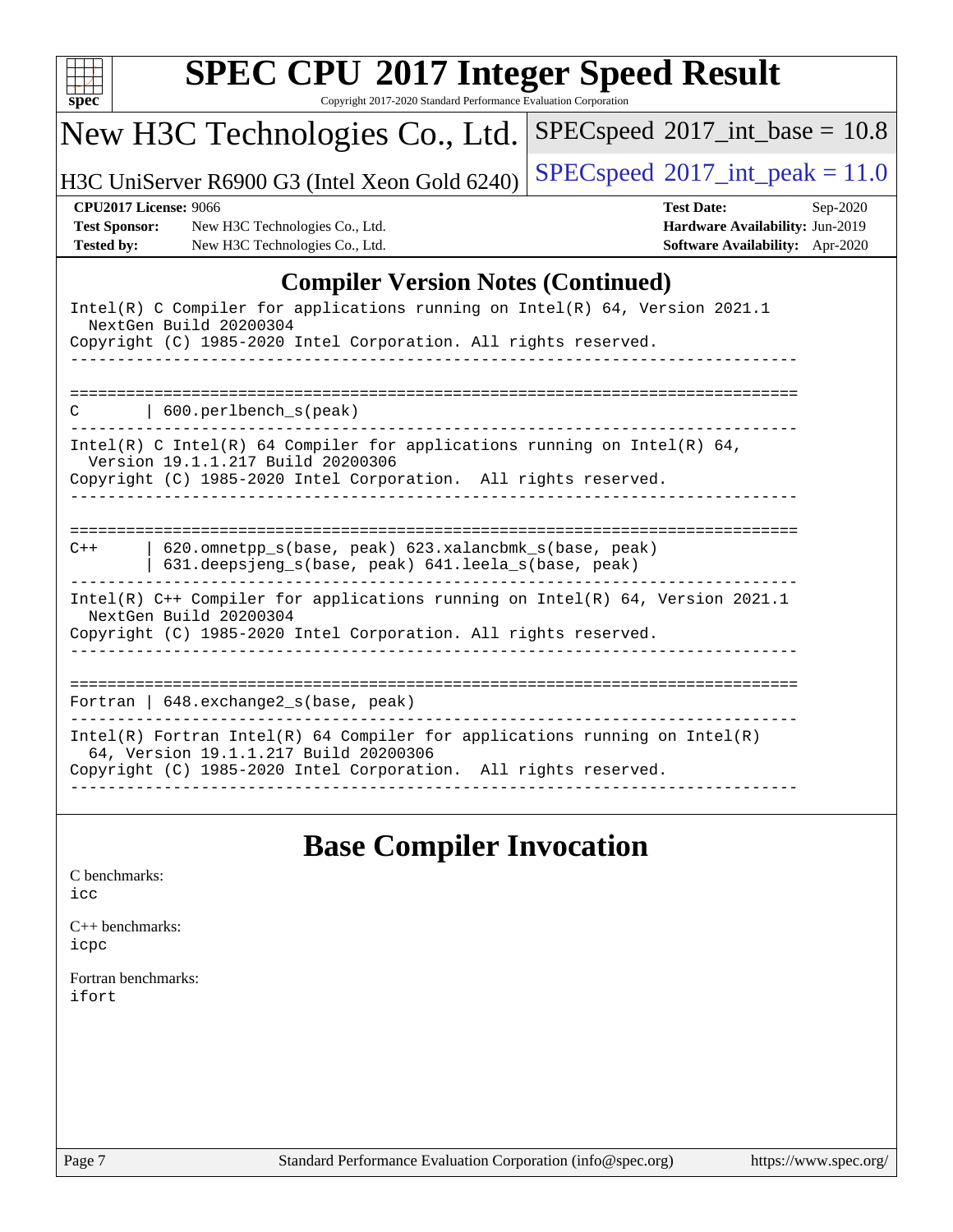

Copyright 2017-2020 Standard Performance Evaluation Corporation

## New H3C Technologies Co., Ltd.

H3C UniServer R6900 G3 (Intel Xeon Gold 6240) [SPECspeed](http://www.spec.org/auto/cpu2017/Docs/result-fields.html#SPECspeed2017intpeak)®2017\_int\_peak =  $11.0$ 

 $SPECspeed^{\circ}2017\_int\_base = 10.8$  $SPECspeed^{\circ}2017\_int\_base = 10.8$ 

### **[CPU2017 License:](http://www.spec.org/auto/cpu2017/Docs/result-fields.html#CPU2017License)** 9066 **[Test Date:](http://www.spec.org/auto/cpu2017/Docs/result-fields.html#TestDate)** Sep-2020

**[Test Sponsor:](http://www.spec.org/auto/cpu2017/Docs/result-fields.html#TestSponsor)** New H3C Technologies Co., Ltd. **[Hardware Availability:](http://www.spec.org/auto/cpu2017/Docs/result-fields.html#HardwareAvailability)** Jun-2019 **[Tested by:](http://www.spec.org/auto/cpu2017/Docs/result-fields.html#Testedby)** New H3C Technologies Co., Ltd. **[Software Availability:](http://www.spec.org/auto/cpu2017/Docs/result-fields.html#SoftwareAvailability)** Apr-2020

## **[Base Portability Flags](http://www.spec.org/auto/cpu2017/Docs/result-fields.html#BasePortabilityFlags)**

 600.perlbench\_s: [-DSPEC\\_LP64](http://www.spec.org/cpu2017/results/res2020q4/cpu2017-20200927-24039.flags.html#b600.perlbench_s_basePORTABILITY_DSPEC_LP64) [-DSPEC\\_LINUX\\_X64](http://www.spec.org/cpu2017/results/res2020q4/cpu2017-20200927-24039.flags.html#b600.perlbench_s_baseCPORTABILITY_DSPEC_LINUX_X64) 602.gcc\_s: [-DSPEC\\_LP64](http://www.spec.org/cpu2017/results/res2020q4/cpu2017-20200927-24039.flags.html#suite_basePORTABILITY602_gcc_s_DSPEC_LP64) 605.mcf\_s: [-DSPEC\\_LP64](http://www.spec.org/cpu2017/results/res2020q4/cpu2017-20200927-24039.flags.html#suite_basePORTABILITY605_mcf_s_DSPEC_LP64) 620.omnetpp\_s: [-DSPEC\\_LP64](http://www.spec.org/cpu2017/results/res2020q4/cpu2017-20200927-24039.flags.html#suite_basePORTABILITY620_omnetpp_s_DSPEC_LP64) 623.xalancbmk\_s: [-DSPEC\\_LP64](http://www.spec.org/cpu2017/results/res2020q4/cpu2017-20200927-24039.flags.html#suite_basePORTABILITY623_xalancbmk_s_DSPEC_LP64) [-DSPEC\\_LINUX](http://www.spec.org/cpu2017/results/res2020q4/cpu2017-20200927-24039.flags.html#b623.xalancbmk_s_baseCXXPORTABILITY_DSPEC_LINUX) 625.x264\_s: [-DSPEC\\_LP64](http://www.spec.org/cpu2017/results/res2020q4/cpu2017-20200927-24039.flags.html#suite_basePORTABILITY625_x264_s_DSPEC_LP64) 631.deepsjeng\_s: [-DSPEC\\_LP64](http://www.spec.org/cpu2017/results/res2020q4/cpu2017-20200927-24039.flags.html#suite_basePORTABILITY631_deepsjeng_s_DSPEC_LP64) 641.leela\_s: [-DSPEC\\_LP64](http://www.spec.org/cpu2017/results/res2020q4/cpu2017-20200927-24039.flags.html#suite_basePORTABILITY641_leela_s_DSPEC_LP64) 648.exchange2\_s: [-DSPEC\\_LP64](http://www.spec.org/cpu2017/results/res2020q4/cpu2017-20200927-24039.flags.html#suite_basePORTABILITY648_exchange2_s_DSPEC_LP64) 657.xz\_s: [-DSPEC\\_LP64](http://www.spec.org/cpu2017/results/res2020q4/cpu2017-20200927-24039.flags.html#suite_basePORTABILITY657_xz_s_DSPEC_LP64)

## **[Base Optimization Flags](http://www.spec.org/auto/cpu2017/Docs/result-fields.html#BaseOptimizationFlags)**

#### [C benchmarks](http://www.spec.org/auto/cpu2017/Docs/result-fields.html#Cbenchmarks):

```
-m64 -qnextgen -std=c11
-Wl,-plugin-opt=-x86-branches-within-32B-boundaries -Wl,-z,muldefs
-xCORE-AVX512 -O3 -ffast-math -flto -mfpmath=sse -funroll-loops
-fuse-ld=gold -qopt-mem-layout-trans=4 -fopenmp -DSPEC_OPENMP
-L/usr/local/jemalloc64-5.0.1/lib -ljemalloc
```
#### [C++ benchmarks:](http://www.spec.org/auto/cpu2017/Docs/result-fields.html#CXXbenchmarks)

```
-m64 -qnextgen -Wl,-plugin-opt=-x86-branches-within-32B-boundaries
-Wl,-z,muldefs -xCORE-AVX512 -O3 -ffast-math -flto -mfpmath=sse
-funroll-loops -fuse-ld=gold -qopt-mem-layout-trans=4
-L/usr/local/IntelCompiler19/compilers_and_libraries_2020.1.217/linux/compiler/lib/intel64_lin
-lqkmalloc
```
#### [Fortran benchmarks:](http://www.spec.org/auto/cpu2017/Docs/result-fields.html#Fortranbenchmarks)

```
-m64 -Wl,-plugin-opt=-x86-branches-within-32B-boundaries -xCORE-AVX512
-O3 -ipo -no-prec-div -qopt-mem-layout-trans=4
-nostandard-realloc-lhs -align array32byte
-mbranches-within-32B-boundaries
```
## **[Peak Compiler Invocation](http://www.spec.org/auto/cpu2017/Docs/result-fields.html#PeakCompilerInvocation)**

[C benchmarks](http://www.spec.org/auto/cpu2017/Docs/result-fields.html#Cbenchmarks): [icc](http://www.spec.org/cpu2017/results/res2020q4/cpu2017-20200927-24039.flags.html#user_CCpeak_intel_icc_66fc1ee009f7361af1fbd72ca7dcefbb700085f36577c54f309893dd4ec40d12360134090235512931783d35fd58c0460139e722d5067c5574d8eaf2b3e37e92)

[C++ benchmarks:](http://www.spec.org/auto/cpu2017/Docs/result-fields.html#CXXbenchmarks) [icpc](http://www.spec.org/cpu2017/results/res2020q4/cpu2017-20200927-24039.flags.html#user_CXXpeak_intel_icpc_c510b6838c7f56d33e37e94d029a35b4a7bccf4766a728ee175e80a419847e808290a9b78be685c44ab727ea267ec2f070ec5dc83b407c0218cded6866a35d07)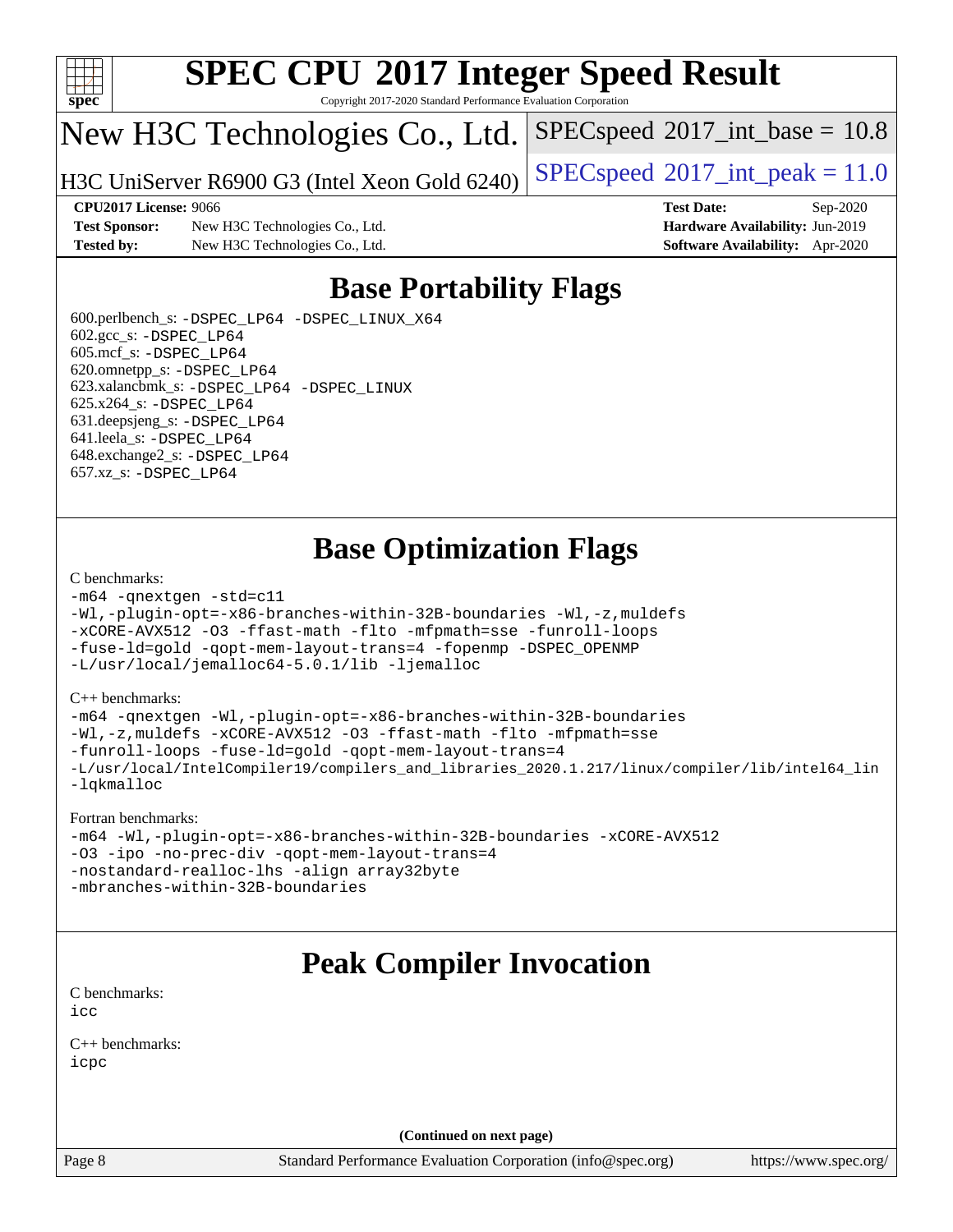

Copyright 2017-2020 Standard Performance Evaluation Corporation

## New H3C Technologies Co., Ltd.

H3C UniServer R6900 G3 (Intel Xeon Gold 6240) [SPECspeed](http://www.spec.org/auto/cpu2017/Docs/result-fields.html#SPECspeed2017intpeak)®2017\_int\_peak =  $11.0$ 

 $SPECspeed^{\circledcirc}2017\_int\_base = 10.8$  $SPECspeed^{\circledcirc}2017\_int\_base = 10.8$ 

**[Test Sponsor:](http://www.spec.org/auto/cpu2017/Docs/result-fields.html#TestSponsor)** New H3C Technologies Co., Ltd. **[Hardware Availability:](http://www.spec.org/auto/cpu2017/Docs/result-fields.html#HardwareAvailability)** Jun-2019 **[Tested by:](http://www.spec.org/auto/cpu2017/Docs/result-fields.html#Testedby)** New H3C Technologies Co., Ltd. **[Software Availability:](http://www.spec.org/auto/cpu2017/Docs/result-fields.html#SoftwareAvailability)** Apr-2020

**[CPU2017 License:](http://www.spec.org/auto/cpu2017/Docs/result-fields.html#CPU2017License)** 9066 **[Test Date:](http://www.spec.org/auto/cpu2017/Docs/result-fields.html#TestDate)** Sep-2020

## **[Peak Compiler Invocation \(Continued\)](http://www.spec.org/auto/cpu2017/Docs/result-fields.html#PeakCompilerInvocation)**

[Fortran benchmarks](http://www.spec.org/auto/cpu2017/Docs/result-fields.html#Fortranbenchmarks): [ifort](http://www.spec.org/cpu2017/results/res2020q4/cpu2017-20200927-24039.flags.html#user_FCpeak_intel_ifort_8111460550e3ca792625aed983ce982f94888b8b503583aa7ba2b8303487b4d8a21a13e7191a45c5fd58ff318f48f9492884d4413fa793fd88dd292cad7027ca)

## **[Peak Portability Flags](http://www.spec.org/auto/cpu2017/Docs/result-fields.html#PeakPortabilityFlags)**

 600.perlbench\_s: [-DSPEC\\_LP64](http://www.spec.org/cpu2017/results/res2020q4/cpu2017-20200927-24039.flags.html#b600.perlbench_s_peakPORTABILITY_DSPEC_LP64) [-DSPEC\\_LINUX\\_X64](http://www.spec.org/cpu2017/results/res2020q4/cpu2017-20200927-24039.flags.html#b600.perlbench_s_peakCPORTABILITY_DSPEC_LINUX_X64) 602.gcc\_s: [-DSPEC\\_LP64](http://www.spec.org/cpu2017/results/res2020q4/cpu2017-20200927-24039.flags.html#suite_peakCCLD602_gcc_s_DSPEC_LP64)(\*) [-DSPEC\\_LP64](http://www.spec.org/cpu2017/results/res2020q4/cpu2017-20200927-24039.flags.html#suite_peakPORTABILITY602_gcc_s_DSPEC_LP64) 605.mcf\_s: [-DSPEC\\_LP64](http://www.spec.org/cpu2017/results/res2020q4/cpu2017-20200927-24039.flags.html#suite_peakPORTABILITY605_mcf_s_DSPEC_LP64) 620.omnetpp\_s: [-DSPEC\\_LP64](http://www.spec.org/cpu2017/results/res2020q4/cpu2017-20200927-24039.flags.html#suite_peakPORTABILITY620_omnetpp_s_DSPEC_LP64) 623.xalancbmk\_s: [-DSPEC\\_LP64](http://www.spec.org/cpu2017/results/res2020q4/cpu2017-20200927-24039.flags.html#suite_peakPORTABILITY623_xalancbmk_s_DSPEC_LP64) [-DSPEC\\_LINUX](http://www.spec.org/cpu2017/results/res2020q4/cpu2017-20200927-24039.flags.html#b623.xalancbmk_s_peakCXXPORTABILITY_DSPEC_LINUX) 625.x264\_s: [-DSPEC\\_LP64](http://www.spec.org/cpu2017/results/res2020q4/cpu2017-20200927-24039.flags.html#suite_peakPORTABILITY625_x264_s_DSPEC_LP64) 631.deepsjeng\_s: [-DSPEC\\_LP64](http://www.spec.org/cpu2017/results/res2020q4/cpu2017-20200927-24039.flags.html#suite_peakPORTABILITY631_deepsjeng_s_DSPEC_LP64) 641.leela\_s: [-DSPEC\\_LP64](http://www.spec.org/cpu2017/results/res2020q4/cpu2017-20200927-24039.flags.html#suite_peakPORTABILITY641_leela_s_DSPEC_LP64) 648.exchange2\_s: [-DSPEC\\_LP64](http://www.spec.org/cpu2017/results/res2020q4/cpu2017-20200927-24039.flags.html#suite_peakPORTABILITY648_exchange2_s_DSPEC_LP64) 657.xz\_s: [-DSPEC\\_LP64](http://www.spec.org/cpu2017/results/res2020q4/cpu2017-20200927-24039.flags.html#suite_peakPORTABILITY657_xz_s_DSPEC_LP64)

(\*) Indicates a portability flag that was found in a non-portability variable.

## **[Peak Optimization Flags](http://www.spec.org/auto/cpu2017/Docs/result-fields.html#PeakOptimizationFlags)**

[C benchmarks](http://www.spec.org/auto/cpu2017/Docs/result-fields.html#Cbenchmarks):

```
 600.perlbench_s: -Wl,-z,muldefs -prof-gen(pass 1) -prof-use(pass 2)
-xCORE-AVX512 -ipo -O3 -no-prec-div
-qopt-mem-layout-trans=4 -fno-strict-overflow
-mbranches-within-32B-boundaries
-L/usr/local/jemalloc64-5.0.1/lib -ljemalloc
```
 602.gcc\_s: [-m64](http://www.spec.org/cpu2017/results/res2020q4/cpu2017-20200927-24039.flags.html#user_peakCCLD602_gcc_s_m64-icc) [-qnextgen](http://www.spec.org/cpu2017/results/res2020q4/cpu2017-20200927-24039.flags.html#user_peakCCLD602_gcc_s_f-qnextgen) [-std=c11](http://www.spec.org/cpu2017/results/res2020q4/cpu2017-20200927-24039.flags.html#user_peakCCLD602_gcc_s_std-icc-std_0e1c27790398a4642dfca32ffe6c27b5796f9c2d2676156f2e42c9c44eaad0c049b1cdb667a270c34d979996257aeb8fc440bfb01818dbc9357bd9d174cb8524) [-fuse-ld=gold](http://www.spec.org/cpu2017/results/res2020q4/cpu2017-20200927-24039.flags.html#user_peakCCLD602_gcc_s_f-fuse-ld_920b3586e2b8c6e0748b9c84fa9b744736ba725a32cab14ad8f3d4ad28eecb2f59d1144823d2e17006539a88734fe1fc08fc3035f7676166309105a78aaabc32) [-Wl,-plugin-opt=-x86-branches-within-32B-boundaries](http://www.spec.org/cpu2017/results/res2020q4/cpu2017-20200927-24039.flags.html#user_peakLDFLAGS602_gcc_s_f-x86-branches-within-32B-boundaries_0098b4e4317ae60947b7b728078a624952a08ac37a3c797dfb4ffeb399e0c61a9dd0f2f44ce917e9361fb9076ccb15e7824594512dd315205382d84209e912f3) [-Wl,-z,muldefs](http://www.spec.org/cpu2017/results/res2020q4/cpu2017-20200927-24039.flags.html#user_peakEXTRA_LDFLAGS602_gcc_s_link_force_multiple1_b4cbdb97b34bdee9ceefcfe54f4c8ea74255f0b02a4b23e853cdb0e18eb4525ac79b5a88067c842dd0ee6996c24547a27a4b99331201badda8798ef8a743f577) [-fprofile-generate](http://www.spec.org/cpu2017/results/res2020q4/cpu2017-20200927-24039.flags.html#user_peakPASS1_CFLAGSPASS1_LDFLAGS602_gcc_s_fprofile-generate)(pass 1) [-fprofile-use=default.profdata](http://www.spec.org/cpu2017/results/res2020q4/cpu2017-20200927-24039.flags.html#user_peakPASS2_CFLAGSPASS2_LDFLAGS602_gcc_s_fprofile-use_56aeee182b92ec249f9670f17c9b8e7d83fe2d25538e35a2cf64c434b579a2235a8b8fc66ef5678d24461366bbab9d486c870d8a72905233fc08e43eefe3cd80)(pass 2) [-xCORE-AVX512](http://www.spec.org/cpu2017/results/res2020q4/cpu2017-20200927-24039.flags.html#user_peakCOPTIMIZEPASS1_CFLAGSPASS1_LDFLAGS602_gcc_s_f-xCORE-AVX512) [-flto](http://www.spec.org/cpu2017/results/res2020q4/cpu2017-20200927-24039.flags.html#user_peakCOPTIMIZEPASS1_CFLAGSPASS1_LDFLAGS602_gcc_s_f-flto) [-Ofast](http://www.spec.org/cpu2017/results/res2020q4/cpu2017-20200927-24039.flags.html#user_peakPASS1_CFLAGSPASS1_LDFLAGS602_gcc_s_f-Ofast)(pass 1) [-O3](http://www.spec.org/cpu2017/results/res2020q4/cpu2017-20200927-24039.flags.html#user_peakCOPTIMIZE602_gcc_s_f-O3) [-ffast-math](http://www.spec.org/cpu2017/results/res2020q4/cpu2017-20200927-24039.flags.html#user_peakCOPTIMIZE602_gcc_s_f-ffast-math) [-qopt-mem-layout-trans=4](http://www.spec.org/cpu2017/results/res2020q4/cpu2017-20200927-24039.flags.html#user_peakCOPTIMIZE602_gcc_s_f-qopt-mem-layout-trans_fa39e755916c150a61361b7846f310bcdf6f04e385ef281cadf3647acec3f0ae266d1a1d22d972a7087a248fd4e6ca390a3634700869573d231a252c784941a8) [-L/usr/local/jemalloc64-5.0.1/lib](http://www.spec.org/cpu2017/results/res2020q4/cpu2017-20200927-24039.flags.html#user_peakEXTRA_LIBS602_gcc_s_jemalloc_link_path64_1_cc289568b1a6c0fd3b62c91b824c27fcb5af5e8098e6ad028160d21144ef1b8aef3170d2acf0bee98a8da324cfe4f67d0a3d0c4cc4673d993d694dc2a0df248b) [-ljemalloc](http://www.spec.org/cpu2017/results/res2020q4/cpu2017-20200927-24039.flags.html#user_peakEXTRA_LIBS602_gcc_s_jemalloc_link_lib_d1249b907c500fa1c0672f44f562e3d0f79738ae9e3c4a9c376d49f265a04b9c99b167ecedbf6711b3085be911c67ff61f150a17b3472be731631ba4d0471706)

 $605.\text{mcf}\text{ s}:$  basepeak = yes

```
 625.x264_s: -m64 -qnextgen -std=c11
-Wl,-plugin-opt=-x86-branches-within-32B-boundaries
-Wl,-z,muldefs -xCORE-AVX512 -flto -O3 -ffast-math
-fuse-ld=gold -qopt-mem-layout-trans=4 -fno-alias
-L/usr/local/jemalloc64-5.0.1/lib -ljemalloc
```